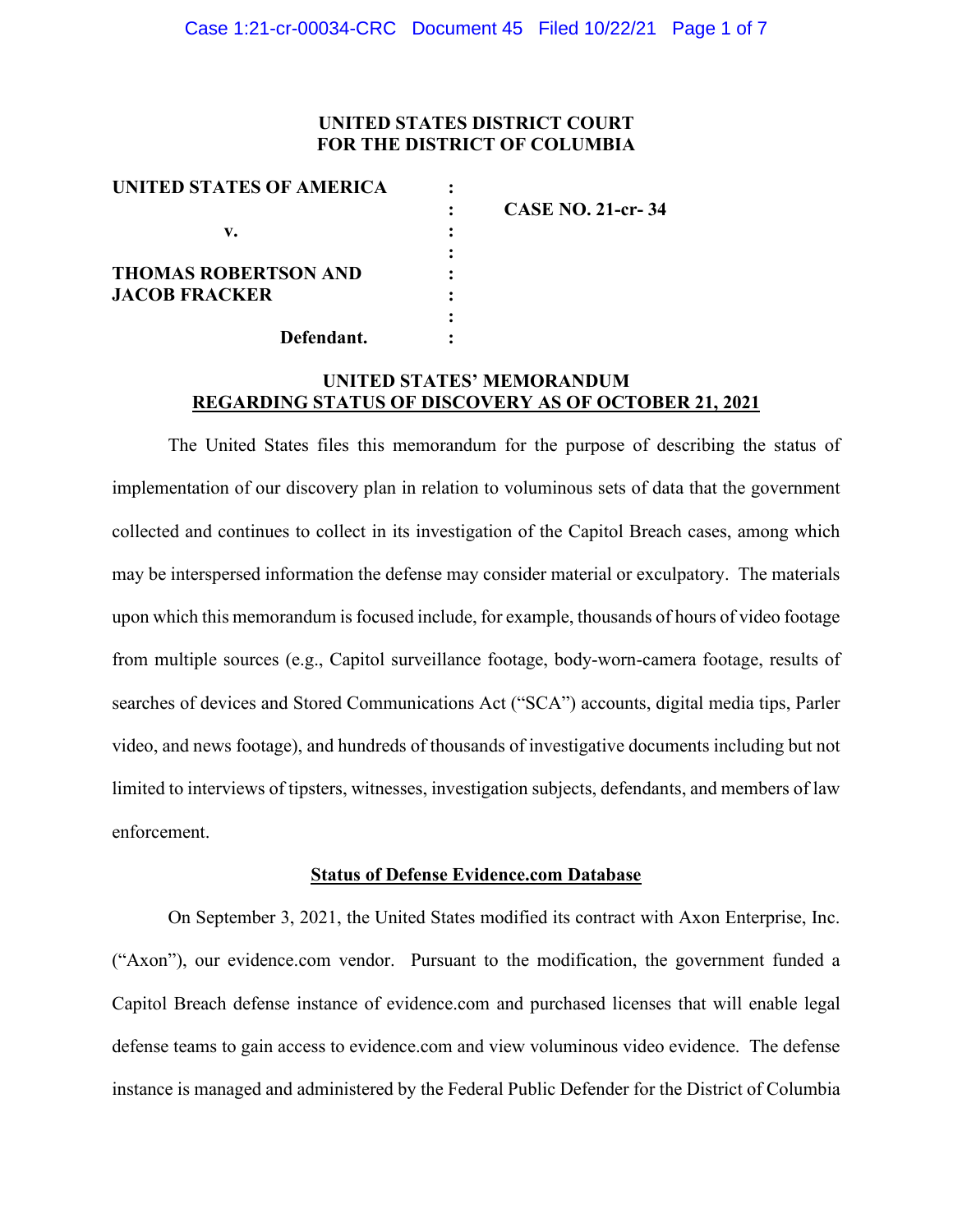## Case 1:21-cr-00034-CRC Document 45 Filed 10/22/21 Page 2 of 7

("FPD"), who is acting as the Discovery Liaison for defense counsel in Capitol Breach cases, and the government has no ability to log into or retrieve information from the defense instance.

In conjunction with the Defender Service's National Litigation Support Team, FPD created a structure for distributing and tracking evidence.com licenses for defense counsel. As of October 18, 2021, FPD has sent emails to all Capitol Breach defense counsel with instructions on how to request a license for the legal defense team to view videos in evidence.com. FPD also developed a "Quick Start Guide" that it simultaneously circulated to all Capitol Breach defense counsel, with instructions for registering an account, logging into evidence.com, and further describing how video discovery may be shared with their clients through the evidence.com platform consistent with the standard Capitol Breach protective order.

#### **Status of Production of Video Footage**

The following video footage has been shared to the defense instance of evidence.com and is accessible to any Capitol Breach defense counsel who requests a license:

- 16,925 U.S. Capitol Police ("USCP") Closed Circuit Video ("CCV") files consisting of approximately 4,800 hours (over four terabytes) of footage from 515 cameras located inside the U.S. Capitol Visitor Center and on the Capitol grounds. To assist the defense in locating relevant USCP CCV, we have also produced (via USAfx) 15 camera maps of the interior of Capitol Visitor's Center and the interior of the Capitol.
- 1,676 Metropolitan Police Department ("MPD") body-worn-camera ("BWC") files consisting of approximately 1,600 hours of footage recorded by over 900 officers between 1:00 p.m. and 6:00 p.m. on January 6, 2021. To assist the defense in locating officers who may have recorded body-worn-camera footage at a particular location and time, we also produced (via USAfx) a spreadsheet created by the Discovery Team based on MPD radio Global Positioning Satellite records.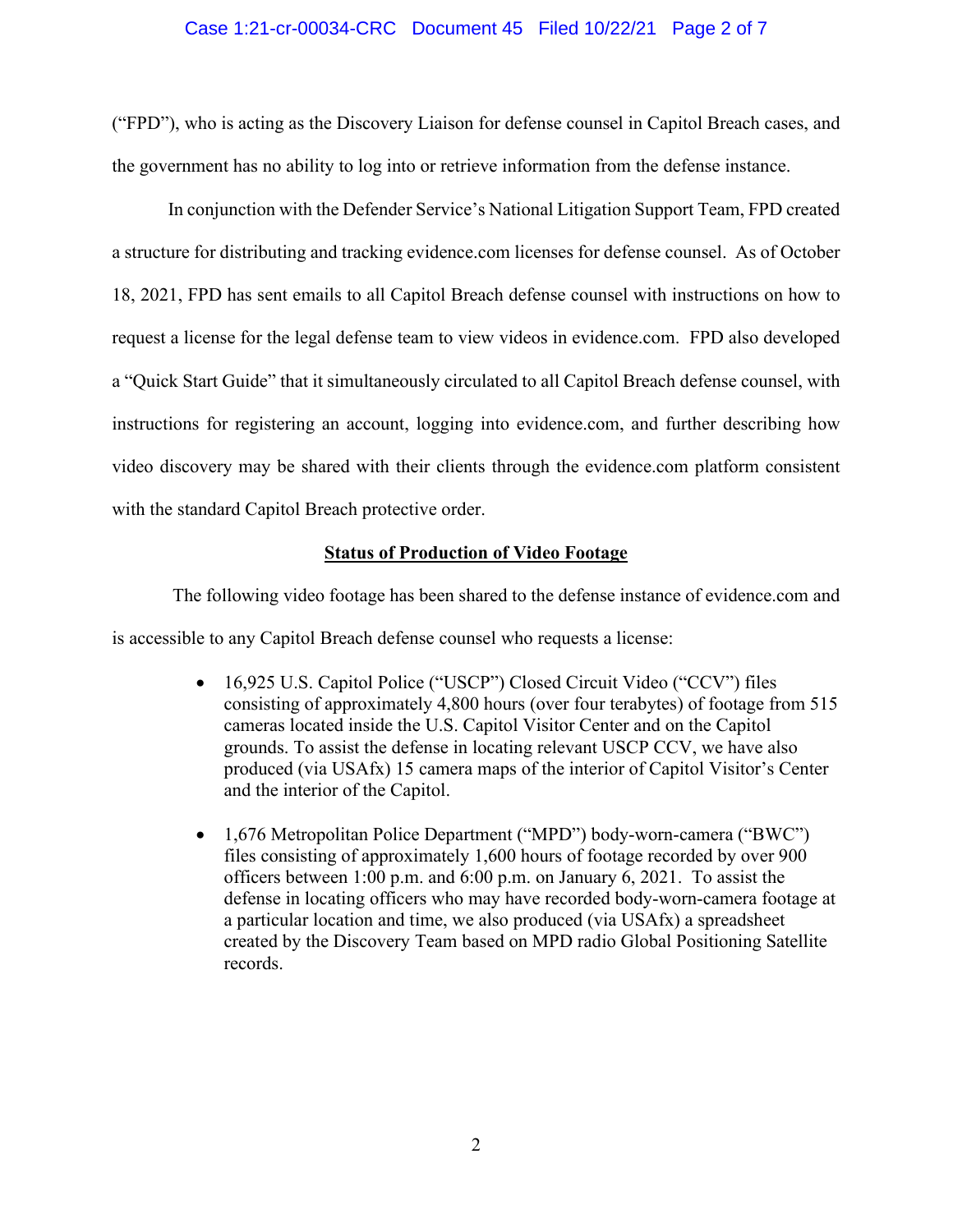## **Status of Defense Relativity Workspace**

On October 13, 2021, the United States modified its contract with Deloitte Financial Advisory Services, LLP ("Deloitte") to fund a Capitol Breach Relativity workspace and purchase licenses that will enable legal defense teams to gain access to the database. FPD is now consulting with Deloitte concerning the construction and organization of the defense workspace and creating a structure for distributing Relativity licenses to defense counsel. FPD will notify Capitol Breach defense counsel on how to obtain Relativity license access once the defense workspace is constructed and organized and is ready to be populated with documents.

## **Status of Production of Documents**

Since our last filing describing the status of discovery as of September 14, 2021, the following materials and a corresponding index have been made available for sharing with Capitol Breach defense counsel via USAfx:

- 42 files that consist of MPD internal investigation reports and exhibits (739 pages);
- 31 files consisting of digital exhibits to previously produced USCP Office of Professional Responsibility ("OPR") reports;<sup>1</sup> and
- USCP radio communications and draft transcripts.

## **Contents of Government Relativity Database**

Our Relativity database currently contains over 33,000 records from USCP, 23,000 records from MPD, and 56,000 records from the FBI's main Capitol Breach file (of which about 29,000 pertain to individual defendants and are likely to overlap with materials already produced in the specific cases to which they are most directly relevant).

 $1$  On or about September 10, 2021, we made available via USAfx 35 files consisting of 28 reports from USCP OPR investigations of alleged wrongdoing by USCP officers on January 6, 2021.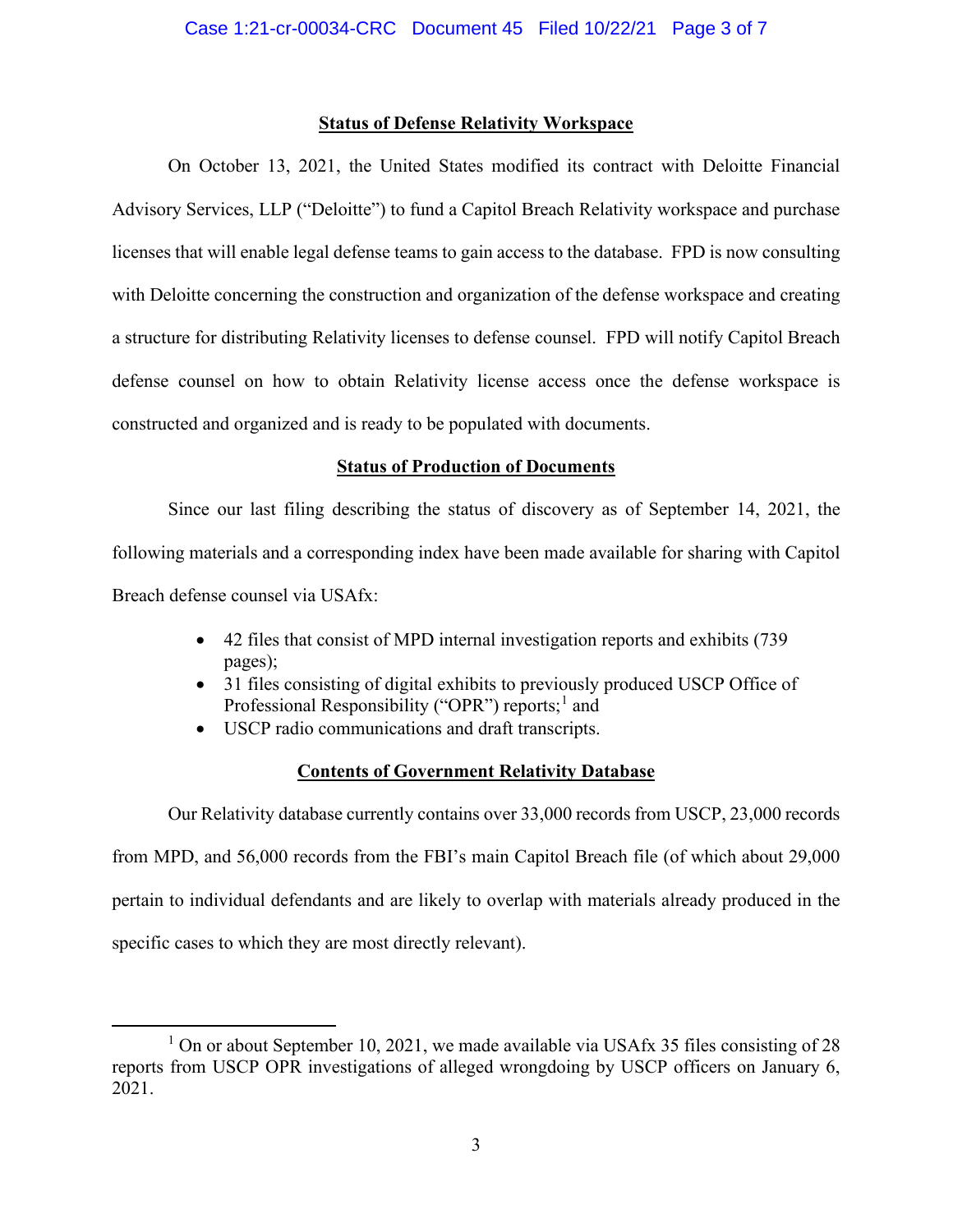# **Manner of Productions Going Forward**

In terms of the manner in which discovery will be produced going forward:

- We will continue to utilize evidence.com to produce voluminous video footage in all Capitol Breach cases.
- Until Relativity access is available to Capitol Breach defense counsel, limited productions such as those described above will continue to be made available to counsel via USAfx, as well as produced to the defense Relativity workspace.
- Once defense counsel have access to Relativity, it will become the primary method for producing voluminous documents. However, we will still continue to make organized productions and issue discovery letters to defense counsel describing materials that have been added to the defense database.
- Certain materials, because of their nature or volume, will only be produced to the defense Relativity workspace. E.g., case-specific discovery that has been provided in *other* defendants' cases and the results of searches of devices and SCA accounts. Those materials will become accessible to defense counsel once FPD distributes licenses for Relativity.

## **Incarcerated Defendants**

In collaboration with FPD, we have developed a proposal to increase access by incarcerated defendants to discovery materials by providing access to e-discovery (by providing limited evidence.com and Relativity access to inmates via wi-fi and increasing the number of computers available for discovery review). FPD and our office had a productive meeting with representatives from the D.C. Department of Corrections ("DOC") about the e-discovery proposal on Wednesday, October 20, 2021. At the meeting, representatives of DOC indicated they would explore with the Director whether a pilot e-discovery program consistent with our proposal, beginning with Capitol Breach defendants, may be implemented consistent with the DOC's security concerns and Internet capacity. We are meeting again on October 27, 2021, at which time we expect to obtain requested technical and logistical information from the DOC that would be essential to implementing our joint proposal.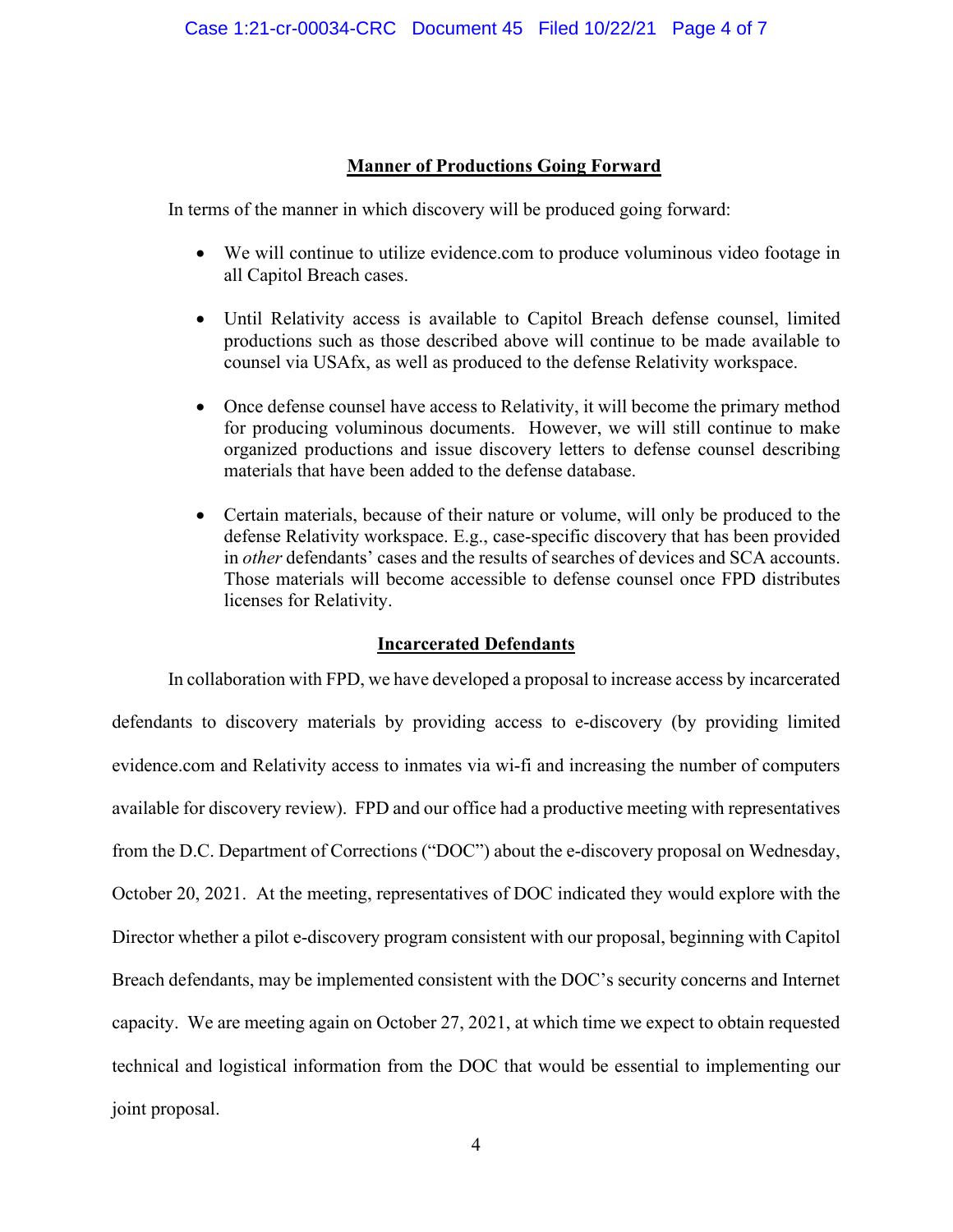We understand there are four defendants who are currently proceeding *pro se*, three of

whom are detained*.* We are currently developing a plan for access to voluminous materials by *pro* 

*se* defendants and will inform the Court once we have finalized our approach, after collaboration

with FPD.

# **Future Productions**

Among the documents we expect future productions to include are:

- The remainder of USCP CCV (4,204 files), which is mainly comprised of footage that has been deemed Highly Sensitive, e.g., footage of the interior of the Capitol;<sup>2</sup>
- The remainder of MPD BWC footage (largely consisting of footage outside the 1:00 to 6:00 p.m. timeframe), and BWC footage from Arlington County Police (124 files), Fairfax County Police (24 files), Montgomery County Police (60 files), and Virginia State Police (48 files);
- U.S. Secret Service surveillance camera footage (143 videos);
- Video recordings made by officers of MPD's Electronic Surveillance Unit;
- Camera map for Capitol grounds;
- Supplemental exhibits to USCP OPR reports;
- USCP After Action Reports;
- MPD Aerial Surveillance Unit Photos:
- Permits for Demonstrations at the U.S. Capitol;
- Additional MPD internal investigation reports;
- MPD and Virginia State Police radio transmissions;
- Legal process pertaining to the collection of geolocation data from Google, Inc. and various additional providers;
- BWC Spreadsheet and zone maps (work product created to assist in review of BWC footage);
- Statements made by members of law enforcement during interviews arising out of the Capitol Breach investigation;
- Discoverable MPD, USCP and FBI records and memoranda currently (or shortly to be ingested) into Relativity;
- Case-specific discovery of other defendants (i.e., discovery already produced to the defendant for whom it is directly relevant, but which will be made accessible to all defendants);
- Results of searches of devices and SCA accounts; and
- Custodial statements of (other) defendants.

 $2$  To be clear, we are not producing via evidence.com footage that constitutes "Security Information" pursuant to 2 U.S.C. § 1979, i.e., the 17 hours of CCV footage that relate to the evacuation of Congressional Members. The disclosure of this footage will be handled separately.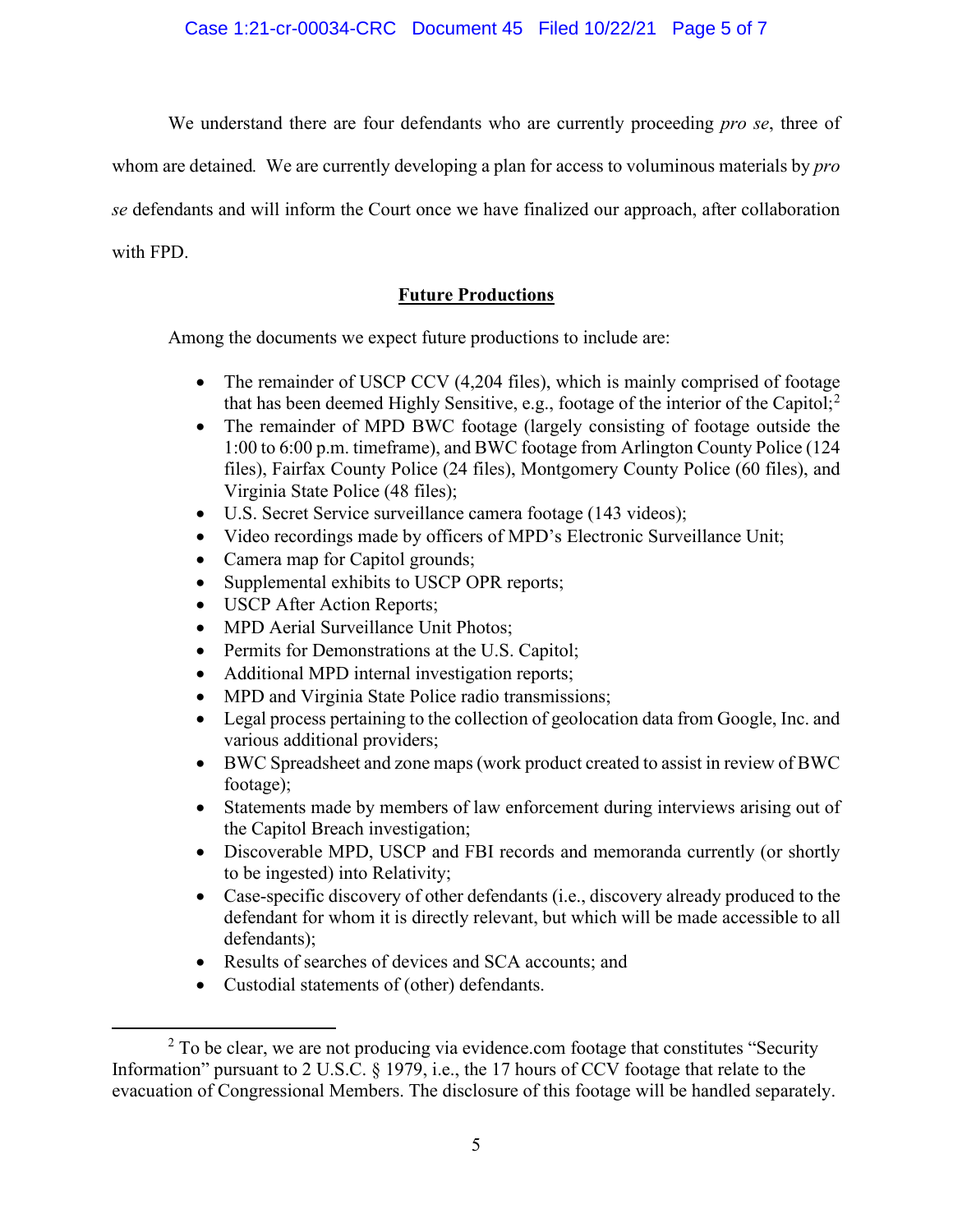# **Substantial Completion of Discovery**

We understand that the Court would like us to project when production of voluminous materials will be substantially complete. As an initial matter, to reach the point where we can assess a potential date of substantial completion, the government has taken and continues to make substantial efforts, including:

• Appointing a Capitol Breach Discovery Coordinator in January;

- Assembling a Capitol Breach Discovery Team consisting of experienced attorneys, project managers, and litigation technology professionals;
- Collecting information from multiple sources involved in the response to and investigation of the Capitol Breach;
- Collaborating with FPD to develop a standard protective order for Capitol Breach cases;
- Identifying database solutions for making terabytes of video and documents accessible to hundreds of defendants, funding defense databases and obtaining licenses for all Capitol Breach defense counsel, and collaborating with FPD to execute these solutions;
- Reviewing specific discovery requests by defense counsel to ensure the appropriate materials are prioritized for production;
- Creating protocols and procedures to ensure that (a) case-specific discovery is provided, (b) defendants will receive complete copies of unscoped devices and SCA accounts upon request; (c) devices and SCA accounts are systematically filtered for attorney-client communications; and (d) relevant scoped data and custodial interviews will be uploaded to the government's discovery databases for production to all; and
- Creating proposals for increasing access to discovery by incarcerated defendants.

We will soon begin to load into Relativity several hundred thousand FBI records (a

substantial portion of which may not be directly related to any charged defendants). These materials that have been undergoing pre-processing to ensure, among other things, that any materials that might be subject to protection under Federal Rule of Criminal Procedure Rule 6(e) are segregated for processing internally. Once these documents are loaded in Relativity, we will be able to better assess and execute our plan for reviewing them and producing them in discovery. We are also currently engaged in a concerted effort to consolidate scoped search results from thousands of devices and SCA accounts for ingestion by Deloitte. We thus expect to be in a better